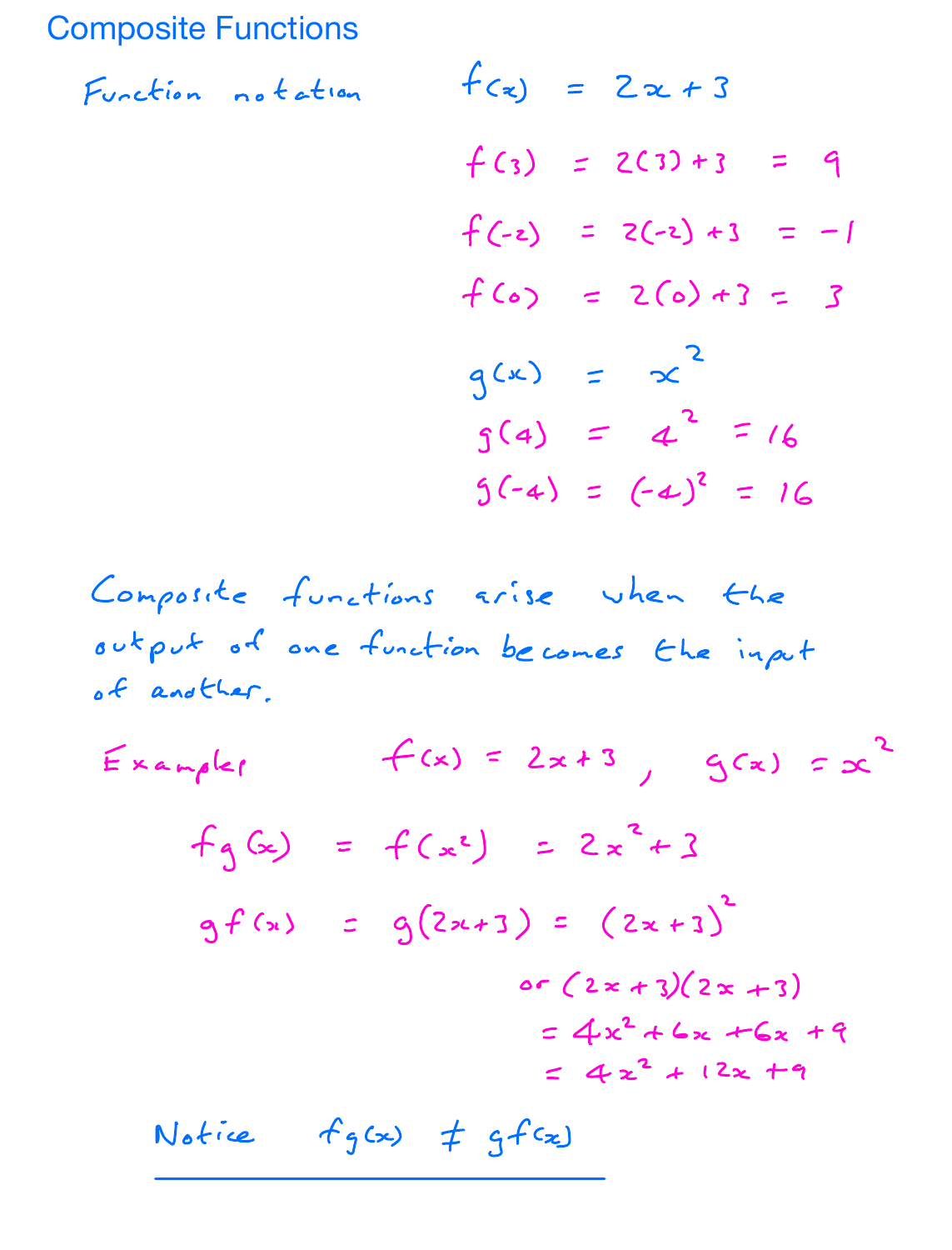Examples

\n
$$
f(x) = 4x + 1
$$
\n
$$
3(x) = x^{2}
$$
\n
$$
h(x) = \frac{4}{x}
$$
\nFind

\n
$$
f(x) = f(3^{2})
$$
\n
$$
= f(4)
$$
\n
$$
= 37
$$
\n2) 
$$
9h(z) = 3(\frac{4}{2})
$$
\n
$$
= 3^{2}
$$
\n
$$
= 2^{2}
$$
\n
$$
= 4
$$
\n3) 
$$
h f_{3}(x) = h f(x^{2})
$$
\n
$$
= h(4x^{2} + 1)
$$
\n
$$
= \frac{4}{4x^{2} + 1}
$$
\nExercise

\n
$$
f(x) = 2x - 3
$$
\n
$$
3(x) = x^{3}
$$

$$
h(x) = 4x
$$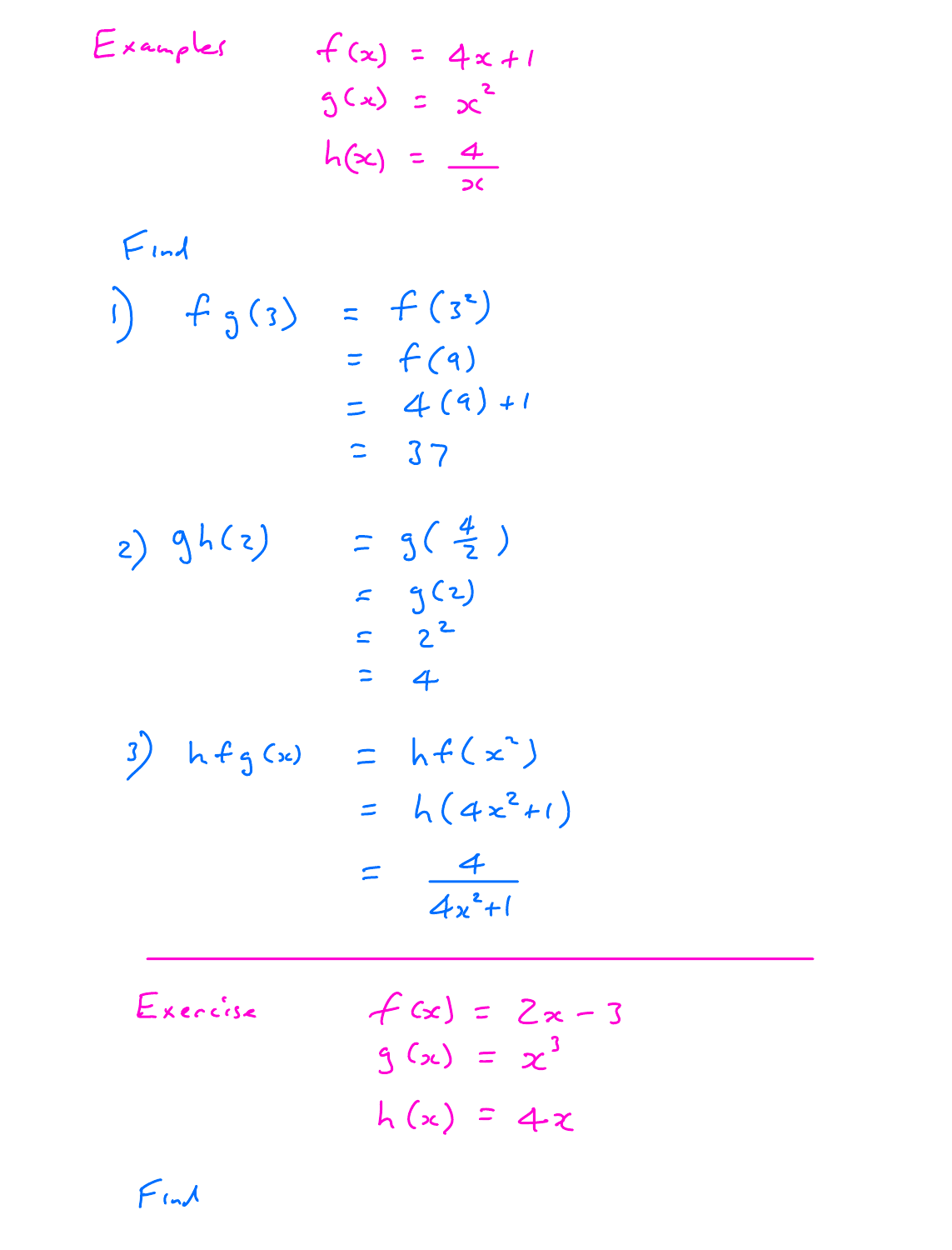1) 
$$
h(f(s))
$$
  
\n2)  $f(-2)$   
\n3)  $g h(x)$   
\n5)  $f h(x)$   
\n9)  $h f(s) = h(2(s)-3) = h(7) = 4s7 = 28$   
\n2)  $f(-2) = 2(-2)-3 = -4 - 3 = -7$   
\n3)  $g h(x) = g(4x) = (4x)^3 = 64x^3$   
\n4)  $hg(i) = h(i) = h(i) = 4 \times 1 = 4$   
\n5)  $f h(x) = f(4x) = 2(4x) - 3 = 8x - 3$ 

11 f and g are functions such that

(a) Find f(-5)  
\n(a) Find f(-5)  
\n
$$
f(x) = \frac{2}{x^2}
$$
 and  $g(x) = 4x^3$   
\n $f(-5) = \frac{2}{(-5)^2} = \frac{2}{25}$   
\n(b) Find fg(1)  
\n $f(g(1)) = f(g(1)) = f(4x^3)$   
\n $= f(4)$   
\n $\frac{2}{4^2} = \frac{2}{16} = \frac{1}{8}$ 

(Total for Question 11 is 3 marks)